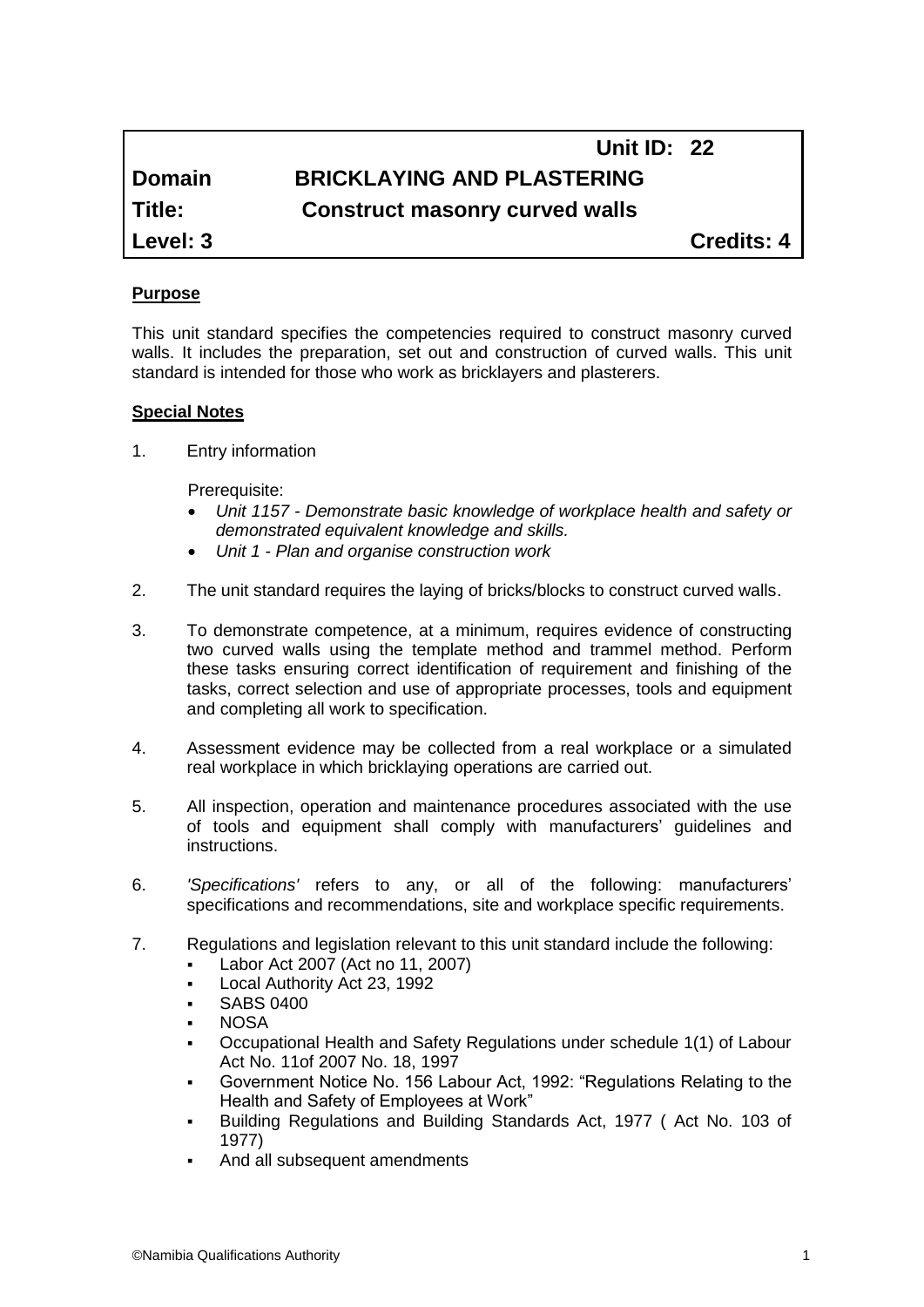#### **Quality assurance requirements**

This unit standard and others within this subfield may be awarded by institutions which meet the accreditation requirements set by the Namibia Qualifications Authority and the Namibia Training Authority and which comply with the national assessment and moderation requirements. Details of specific accreditation requirements and the national assessment arrangements are available from the Namibia Qualifications Authority and the Namibia Training Authority on [www.nta.com.na](http://www.nta.com.na/)

#### **Elements and Performance Criteria**

#### **Element 1: Set out curve wall**

## **Range**

Tools and equipment are to include but are not limited to wheelbarrows, concrete mixers, buckets, hoses, shovels, measuring tapes/rules, plumb rules, jointing tools, hammers, bolsters, spirit levels, dumpy levels, trowels, mortar boards, straight edges, profiles, string lines, line blocks, line pins, builders lines, masonry saws, mason's squares, builder's squares, pointing or raking tools, curve templates and trammel heads. Tools and equipment may include brick barrows and small petrol/diesel mixers.

Methods of constructing masonry curved walls are to include trammel and templates.

#### **Performance Criteria**

- 1.1 Key plan curve points are plotted from job drawings and all trammel centres established on footing slab.
- 1.2 Curve of wall is planned to specified location from trammel or plotted points and marked on footing slab.

## **Element 2: Build a curved wall**

#### **Performance Criteria**

- 2.1 Mortar is mixed to specifications and spread evenly to the established wall location.
- 2.2 Gauge is maintained within standard tolerance at every course level.
- 2.3 Vertical face alignment is maintained.
- 2.4 Bricks are cut to requirements.
- 2.5 Bricks/blocks are laid level over the length of the wall to the established plan profile.
- 2.6 Bricks/blocks are laid to specified bond with perpendicular joints (perpends) maintained in vertical line.
- 2.7 Project is completed to requirements of job drawings and specifications.